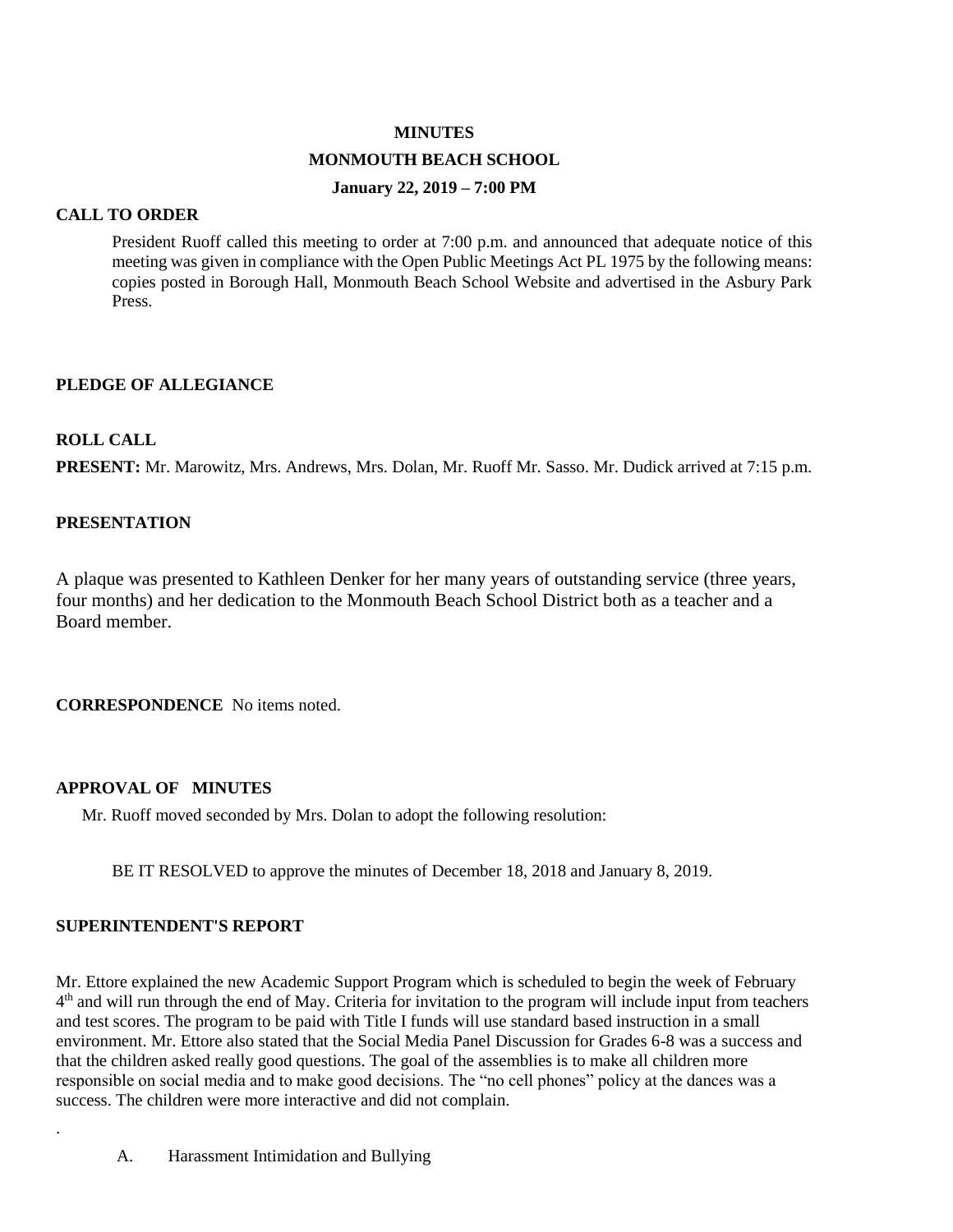Mr. Ruoff moved seconded by Mrs. Dolan to adopt the following resolution:

 BE IT RESOLVED to affirm the HIB Form as presented by Mr. Michael E. Ettore with no instances to report.

B. Mr. Ruoff moved seconded by Mrs. Dolan to adopt the following resolution:

# BE IT RESOLVED to approve the following:

# **STATISTICAL INFORMATION**

| <b>Student Enrollment as of December 21, 2018</b> |  |
|---------------------------------------------------|--|
|---------------------------------------------------|--|

| Preschool     |       | 16  |
|---------------|-------|-----|
| $K - 1$       |       | 13  |
| $K - 2$       |       | 12  |
| Grade 1       |       | 24  |
| Grade 2       |       | 18  |
| Grade 3-1     |       | 12  |
| Grade 3-2     |       | 12  |
| Grade 4       |       | 17  |
| Grade 5 - 1   |       | 13  |
| Grade $5 - 2$ |       | 14  |
| Grade $6 - 1$ |       | 16  |
| Grade $6 - 2$ |       | 15  |
| Grade $7 - 1$ |       | 14  |
| Grade $7 - 2$ |       | 14  |
| Grade $8 - 1$ |       | 13  |
| Grade $8 - 2$ |       | 11  |
|               | Total | 234 |

| <b>Student Attendance</b> |       |          |
|---------------------------|-------|----------|
| September                 | 96.5% | February |

| October                 | 97%   | March    |
|-------------------------|-------|----------|
| November                | 94%   | April    |
| December                | 94%   | May      |
| January                 |       | June     |
|                         |       |          |
| <b>Staff Attendance</b> |       |          |
| September               | 98.5% | February |
| October                 | 95.5% | March    |
| November                | 90 %  | April    |
| December                | 86%   | May      |
| January                 |       | June     |

### Fire Drills

December 17, 2018 at 10:45 a.m.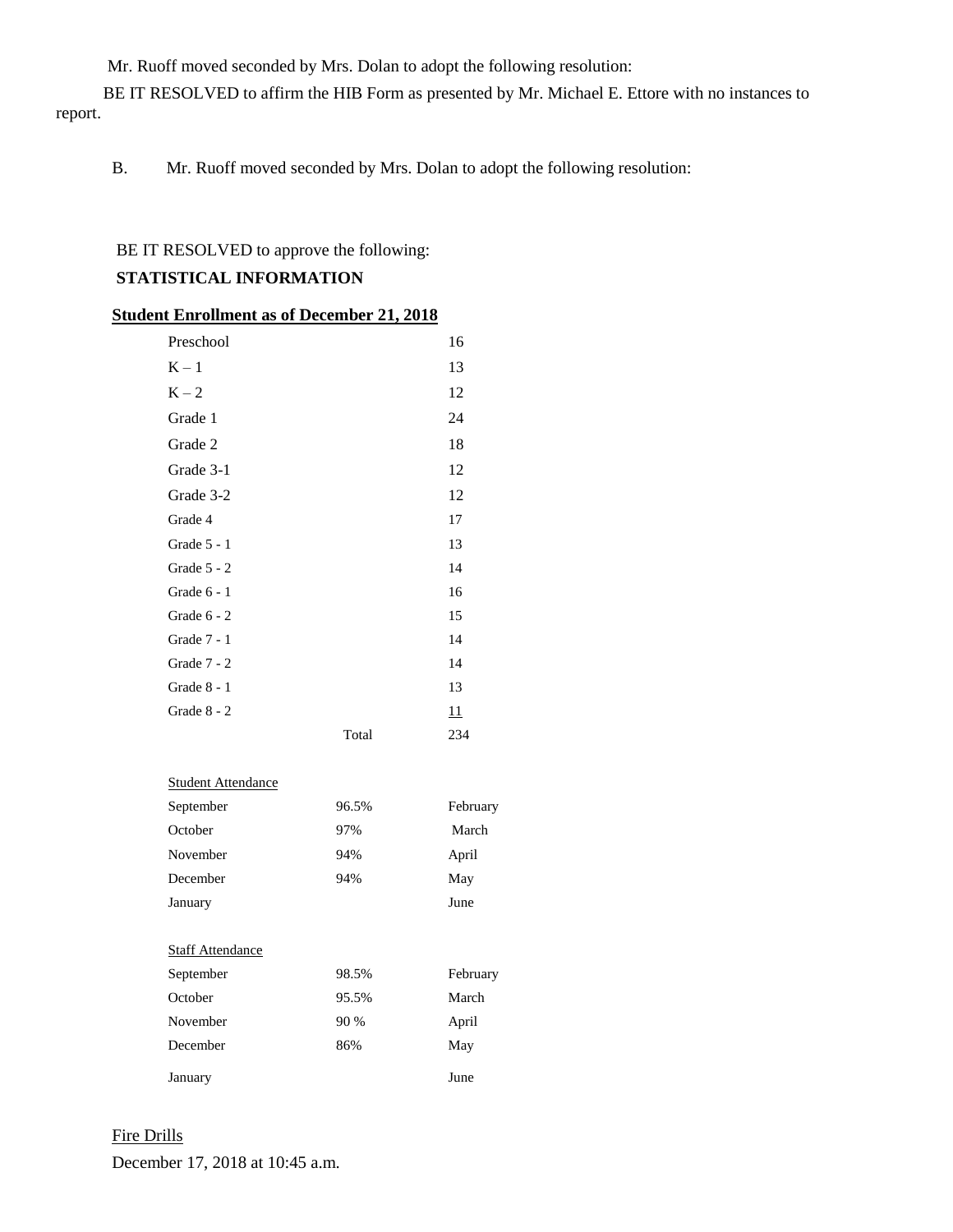Security Drill

Evacuation (non fire) December 20, 2018 at 12:20 p.m.

Mr. Ruoff moved seconded by Mrs. Dolan to adopt the following resolutions

- C. BE IT RESOLVED to approve the Statement of Assurance Regarding the Use of Paraprofessional Staff for the 2018-19 school year.
- D. BE IT RESOLVED to approve the Uniform State Memorandum of Agreement between Education and Law Enforcement Officials for the 2018-2019 school year.

# **PUBLIC DISCUSSION**

In compliance with Open Public Meetings Act PL 1975, Chapter 10:4-12 subsection b, - A public body may exclude the public only from that portion of a meeting at which the public body discusses any matter involving the employment, appointment, termination of employment, terms and conditions of employment evaluation of the performance of promotion or discipline of any specific prospective public officer or employees or current public offer or employee employed or appointed by the public body, unless all the individual employees or appointees whose rights could be adversely affected request in writing that such matter or matters be discussed at a public meeting. As per Board Bylaws, 0167, public participation in Board Meetings, such remarks are to be limited to five minutes duration. The Board of Education, though affording the opportunity for members of the public to comment will not engage and/or make remarks concerning matters of student confidentiality and/or matters of personnel wherein employees of the District have not been given notice of the Board's intent to discuss their terms and conditions of employment. Members of the public are reminded that though they are afforded the opportunity to address the Board, they are not given license to violate the laws of slander. Comments made by members of the public that are not in keeping with the orderly conduct of a public meeting will be asked to yield the floor and if they fail to do so may be subject to charges under New Jersey statues associated with disruption of a public meeting.

There was no public discussion.

**PTO UPDATE** There is no meeting in January**.** A daddy/ daughter dance and the Spring Fest are being planned.

### **FINANCE**

Chair: Karen Dolan

Leo Decker, Ken Marowitz, Vincent Sasso

Mrs. Dolan moved seconded by Mr. Ruoff to adopt the following resolutions:

#### A. BE IT RESOLVED to approve the following financial report Report of the Board Secretary – December 31, 2018 Cash Balances:

| Fund 10 |     | \$2,263,736    |
|---------|-----|----------------|
| Fund 20 |     | $(\$9,372.18)$ |
| Fund 30 | \$  | 0              |
| Fund 40 | S.  | 87.836         |
| Fund 50 | \$. | 4,556.52       |
| Fund 60 | S   | 63,779.87      |
|         |     |                |

- Reconciliation Report for December- Note: adjusting entries to be provided by the School Treasurer
- Monthly transfer report
- January bill list in the amount of \$ 276, 597.06.
- Payroll report for December

In accordance with the reports attached: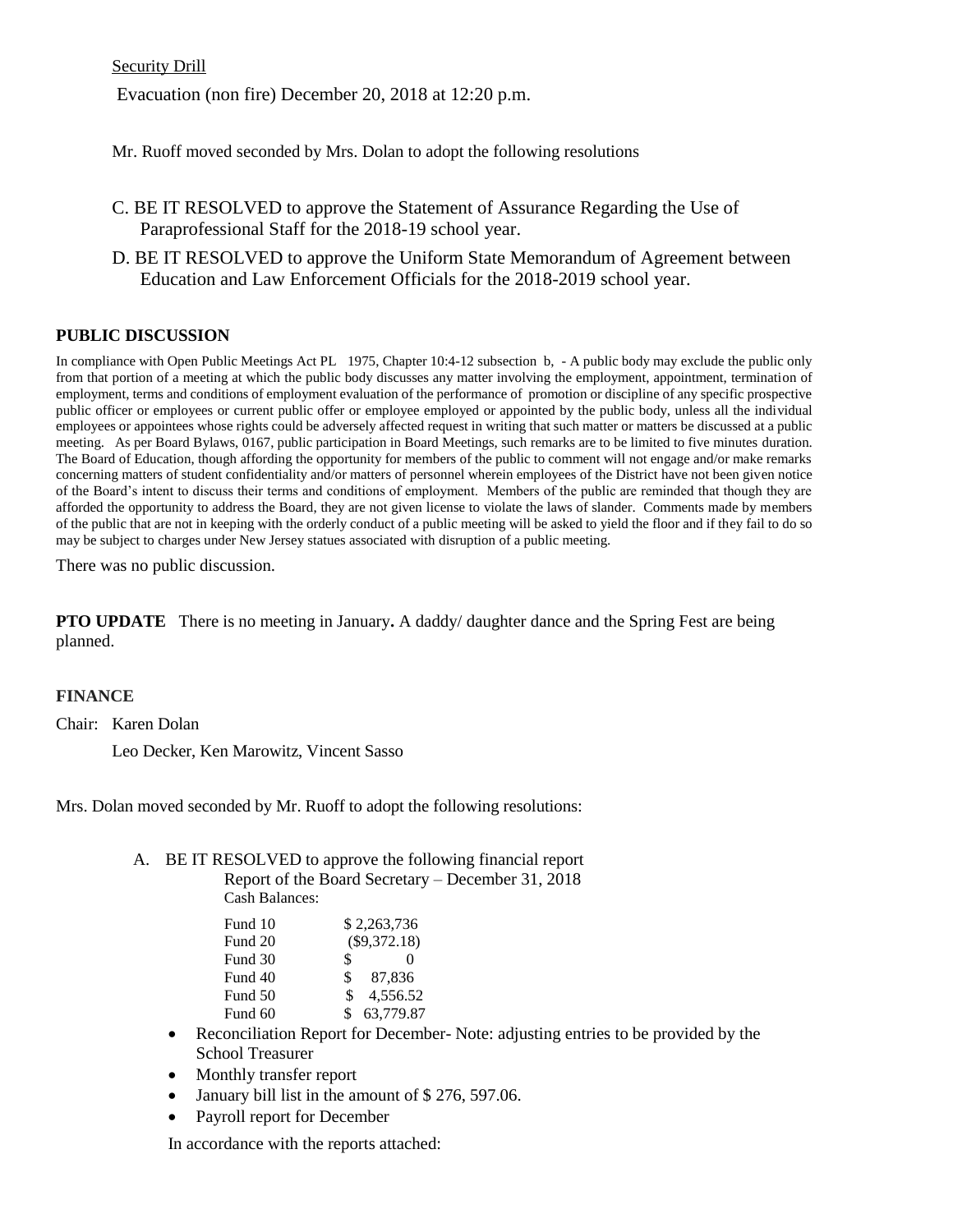Pursuant to NJAC 6:l20-2.13(d), I certify as of December 31, 2018, no budgetary line item account has been over expended in violation of NJAC 6:20-22.13 (ad). I hereby certify that all of the above information is correct.

Board Certification:

Pursuant to NJAC 6:20-2.3 (e), we certify that as of December 31, 2018 after review of the Secretary's Monthly Report and upon consultation with the appropriate district officials, that to the best of our knowledge, no major account or fund has been over expended in violation of NJAC 6:230-22.13(b) and that sufficient funds are available to meet the district's financial obligations for the remainder of the fiscal year.

# YES: Mr. Marowitz, Mr. Dudick, Mrs. Andrews, Mrs. Dolan, Mr. Sasso

Mrs. Dolan moved seconded by Mrs. Andrews to adopt the following resolutions:

B. BE IT RESOLVED to adopt the following resolution regarding Waiver of Requirements – Special Education Medicaid Initiative (SEMI) Program be approved:

Whereas, NJAC 6A:23A-5.3 provides that a school district may request a waiver of compliance with respect to the district's participation in the Special Education Medicaid Initiative (SEMI) Program for the 2019-2020 school year, and

Whereas, the Monmouth Beach Board of Education desires to apply for this waiver due to the fact that it projects having fewer than 40 Medicaid eligible classified students for the 2019-2020 budget year.

Now, Therefore Be It Resolved that the Monmouth Board of Education hereby authorizes the Chief School Administrator to submit to the Executive County Superintendent of Schools in the County of Monmouth an appropriate waiver of the requirements of NJAC 6A23A-5.3 for the 2019-2020 school year.

Mrs. Dolan moved seconded by Mr. Ruoff to adopt the following resolutions:

C. BE IT RESOLVED to approve the following resolution:

Whereas, the Monmouth Beach Board of Education proposes to deposit anticipated undesignated fund balance (surplus) into both a maintenance reserve and a capital reserve account, and

Whereas, the Monmouth Beach Board of Education approves up to \$180,000.00 be deposited into the maintenance reserve account, and up to \$200,000.00 be deposited into the capital reserve account.

Now, Therefore BE IT RESOLVED by the Monmouth Beach Board of Education that is hereby authorizes the district's School Business Administrator, Denise McCarthy, to make these transfers consistent with all applicable laws and regulations.

D. BE IT RESOLVED to retroactively approve the sum of \$375.00 to Meridian Medical Group for the evaluation of student # 1327.

E.

YES: Mr. Marowitz, Mr. Dudick, Mrs. Andrews, Mrs. Dolan, Mr. Sasso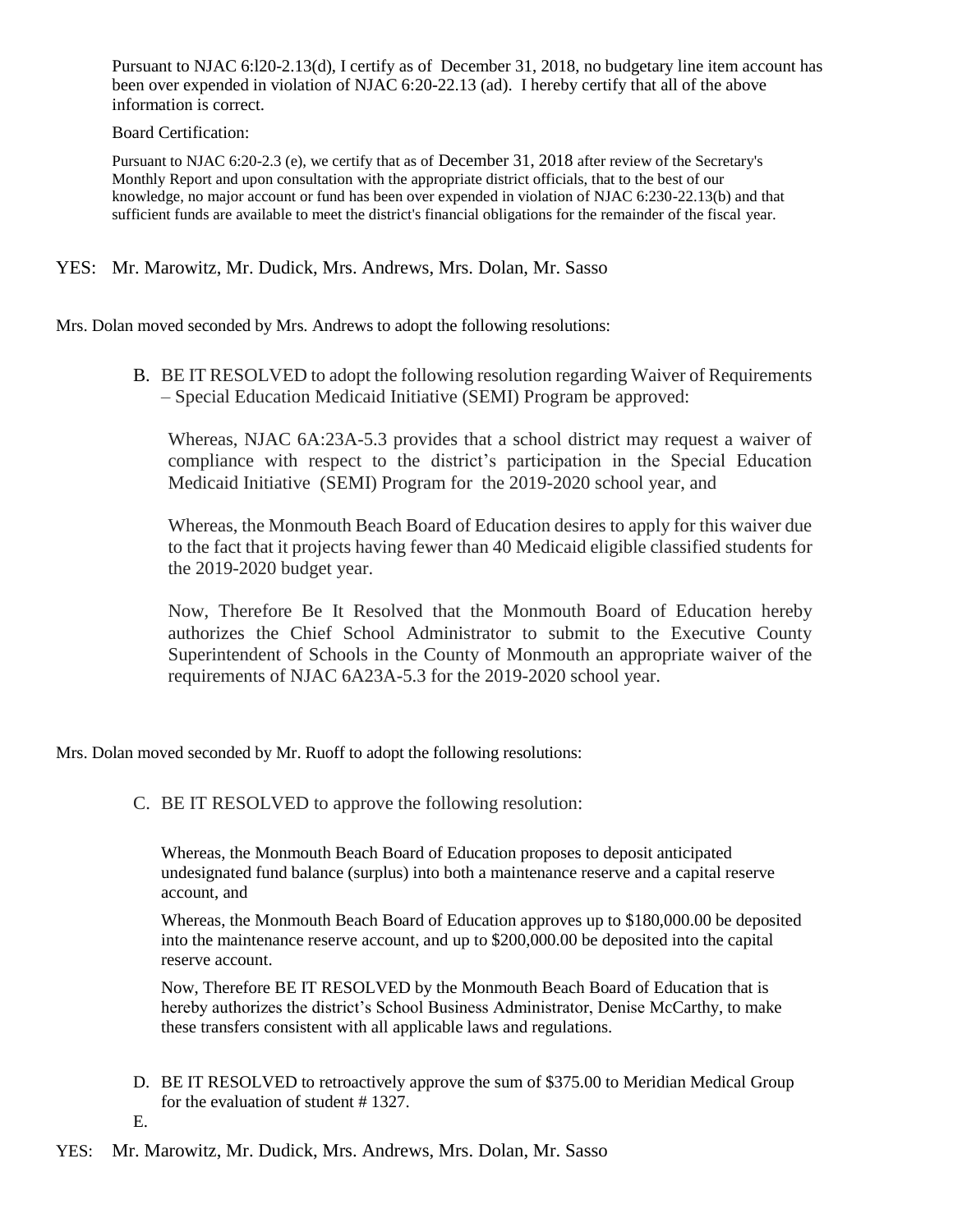#### **PERSONNEL**

Chair: Barbara Kay

Kelly Scaturro, Chris Dudick, Melanie Andrews

Mrs. Andrews moved seconded by Mrs. Dolan the following resolutions:

- BE IT RESOLVED to approve Kathleen Denker and John Goode as a substitute teacher for the 2018-2019 school year.
- BE IT RESOLVED to approve Meghan Vaccarelli to begin her maternity leave on March 4, 2019 with ten sick days and unpaid leave/disability beginning March 18, 2019 with an anticipated return of September 1, 2019.
- BE IT RESOLVED to approve two extra stipends for the State Test Prep teacher assignments per the MBTA contract.
- BE IT RESOLVED to approve Eileen Herron as the girls' softball coach for the 2018-2019 school year at Step 4 of the MBTA Stipend contract.
- BE IT RESOLVED to approve Amanda Owens from Step 4 BA to Step 4 BA+30 of the 2018-2019 MBTA salary guide.
- BE IT RESOLVED to approve the following staff members to work for the Monmouth Beach School's Academic Support Program for the 2018-2019 school year at the following rate:

| Rachel Mogavero      | \$53.00/hr. |                |
|----------------------|-------------|----------------|
| Alexandria Maxcy     | \$53.00/hr. |                |
| <b>Nancy Pietz</b>   | \$53.00/hr. |                |
| <b>Rianne Bowlby</b> | \$53.00/hr. |                |
| Kory Poznak          | \$53.00/hr. |                |
| Barbara Brown        | \$53.00/hr. |                |
| Denise Sullivan*     | \$53.00/hr. | (*Coordinator) |

**Paid with Title I Funds. Cost not to exceed \$16,000.00.** 

 BE IT RESOLVED to approve Mary Fitzgerald, an education major at Monmouth University, to complete 40 hours of field observation under the direction of Alison McMahon.

YES: Mr. Marowitz, Mr. Dudick, Mrs. Andrews, Mrs. Dolan, Mr. Sasso

### **CURRICULUM AND INSTRUCTION**

Chair: Kelly Scaturro

Chris Dudick, Barbara Kay, Melanie Andrews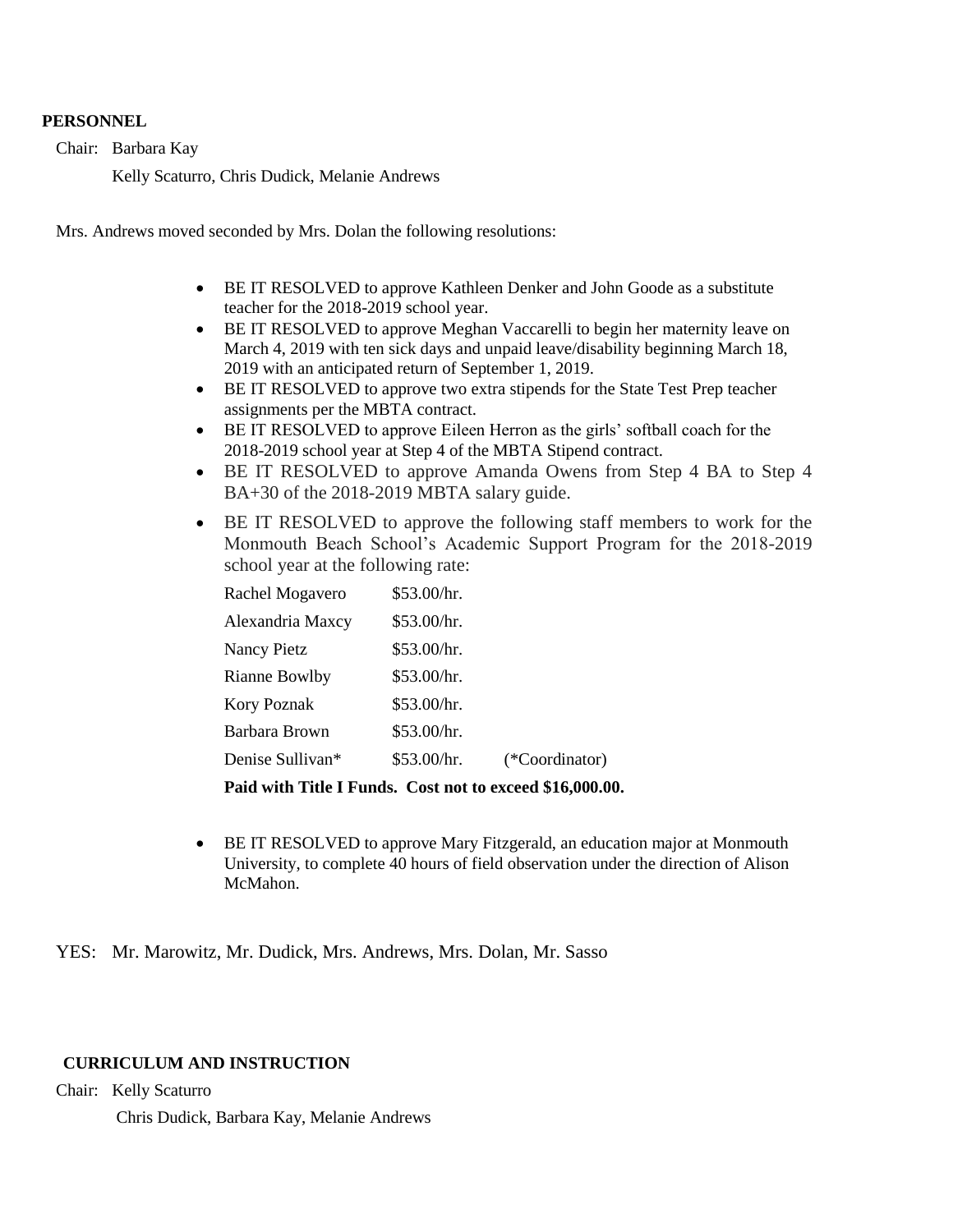Mr. Marowitz moved seconded by Mrs. Dolan the following resolutions:

- **A.** BE IT RESOLVED to approve the following workshops/Professional Development days:
	- Mary Beth Joyce, Alison McMahon, and Erin Deininger to attend the March 15, 2019 Brookdale Education Network workshop: Thinking to the Thesis at no cost under our membership.
	- Jacki Fuchs to attend the February 22, 2019 Brookdale Education workshop, Tips for Teaching current events for Middle School teachers at no cost under our memebership.
	- Alison McMahon to attend the March 7, 2019 Brookdale Education Network workshop: Becoming a connected educator – Twitter for teachers at no cost under our membership.
	- Jessica Clark to attend the February 6, 2019 Brookdale Education Network workshop: Building a conceptual/understanding of Elementary Mathematics through questioning at no cost under our membership.
	- Doreen Silakowski to attend ANJEE (Alliance for NJ Environmental Education) 2019 Winter Conference on January 25, 2019 at a cost of \$168.00.
	- Cindy Zayko to attend the LDTC Consortium meeting for technology for Special Education students on March 7, 2019 at no cost.
	- Tracy Pennell to attend NJ Conference for Pre K Teachers on February 25, 2019 at a cost of \$244.00.
	- Denise Sullivan to attend Mindfullness Day on February 20, 2019 through our membership in MC3 PD Package.
- B. BE IT RESOLVED to approve the following class trips:
	- Grade 4 to State House on March 20, 2019 from 8:30 a.m.  $-2:45$  p.m.
- C. BE IT RESOLVED to approve the following resolution for Participation in Future Ready Schools NJ:

Whereas- The Monmouth Beach Board of Education first seeks to support the identification of aFuture Ready Schools - New Jersey district team lead and create ateam of FRS-NJ specialists that infuse Digital Learning across multiple disciplines including: math, technology, media, arts, science, language arts, and Career and Technical Education.

Whereas- The Monmouth Beach Board of Education will support and promote the development of individual school Future Ready teams that infuse Digital Learning across multiple disciplines including: math, technology education, media, arts, science, language arts, andCareer and Technical Education.

Therefore, it is resolved that the Monmouth Beach Board of Education agrees to participate in the Future Ready Schools – New Jersey.

We hereby appoint Michael E. Ettore to be the district's liaison to the Future Ready Schools - New Jersey, who will report to the board upon the completion of tasks for the certification program.

We do hereby recognize that Amanda Owens will be the responsible agent at the district level to carry out the district's commitment for its schools to participate in Future Ready Schools - NewJersey.

We agree to follow through with the district's commitment and support our schools achieve certificationthroughtheFutureReadySchools-NewJerseyCertificationProgram.

YES: Mr. Marowitz, Mr. Dudick, Mrs. Andrews, Mrs. Dolan, Mr. Sasso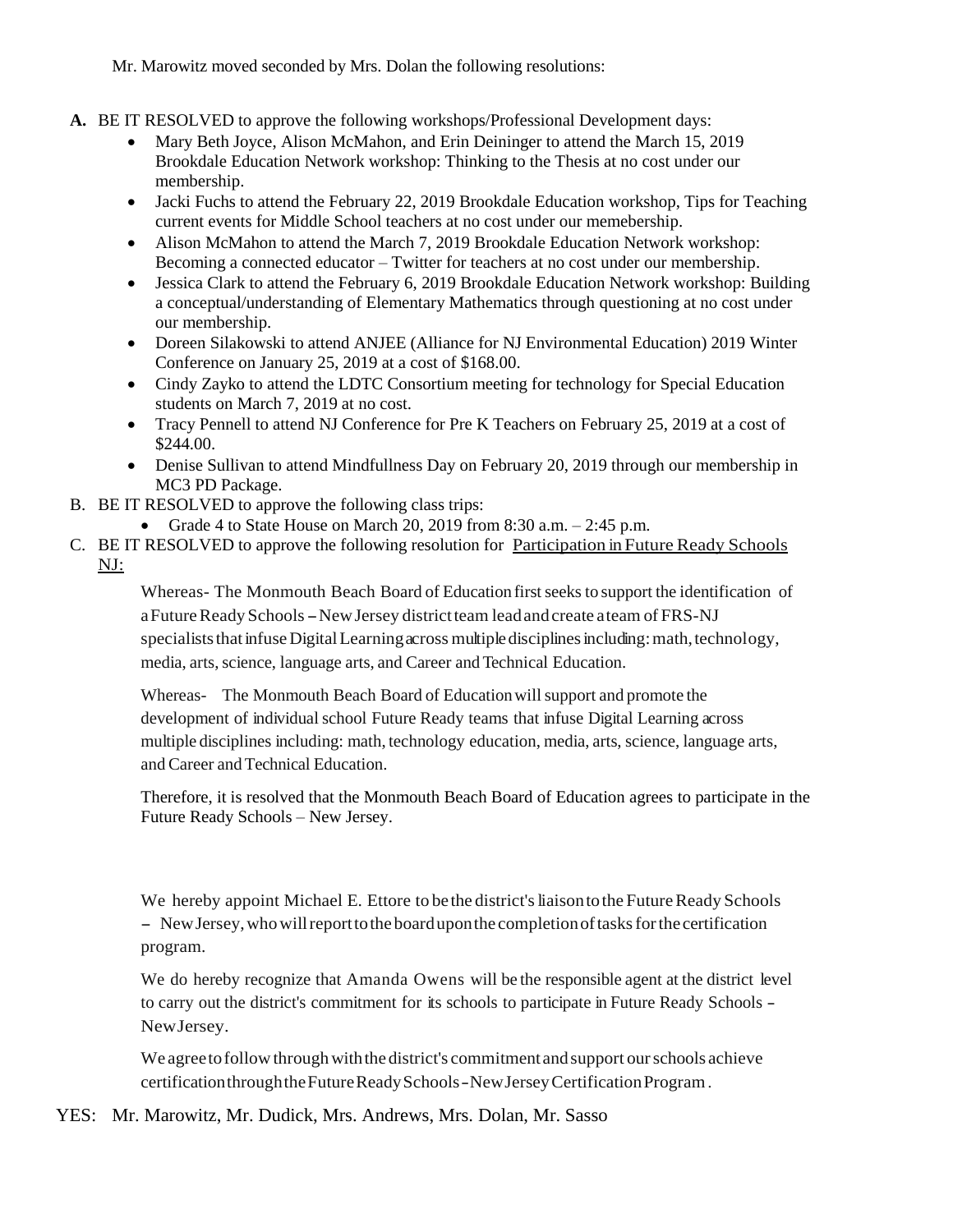# **BUILDING AND GROUNDS**

Chair: Leo Decker

Ken Marowitz, Karen Dolan, Vincent Sasso

Mr. Sasso moved seconded by Mrs. Dolan the following resolution:

BE IT RESOLVED to approve the following Building Use Application Forms**:** 

- Retroactively approve Mrs. Bottcher to hold Chess Club in the MBS library on Mondays from  $1/7/19 - 3/25/19$  from 2:45 p.m.  $-4:00$  p.m.
- PTO to host a Social Media Safety Edutainment Assembly on March 20, 2019 from 8:30 a.m.  $-11:15$  a.m. in the gym for grades  $K - 8$  and a parent assembly on the same evening from 6:30 p.m. – 8:00 p.m.
- PTO to host a Daddy/Daughter Dance on April 12, 2019 from 2:45 p.m. (setup) to 10:00 (inclusive of cleanup) in the gym for grades Preschool – Grade 5.

# **POLICY**

Chair: Chris Dudick

Mr. Dudick moved seconded by Mrs. Dolan the following resolution:

BE IT RESOLVED to approve the second read of the following:

5111.5 Preschool Enrollment Procedures

**GENERAL ITEMS** Mr. Ettore displayed Eric Wagners' recommendations for some of the finishing items for the addition**.**

Next meeting date February 19, 2019 at 7:00 p.m.

 January 31, 2019 is the next construction meeting. The next building and grounds and finance meeting is February 14, 2019.

#### **EXECUTIVE SESSION**

BE IT RESOLVED that pursuant to the Open Public Meetings act of 1975, the board is now going into Executive Session to discuss matters relating to:

| Matters rendered confidential by state or federal law |
|-------------------------------------------------------|
| Personnel                                             |
| Appointment of a public official                      |
| Matters covered by Attorney/Client Privilege          |
| Pending or anticipated litigation                     |
| Pending or anticipated contract negotiations          |
|                                                       |

Protection of the safety for property of the public